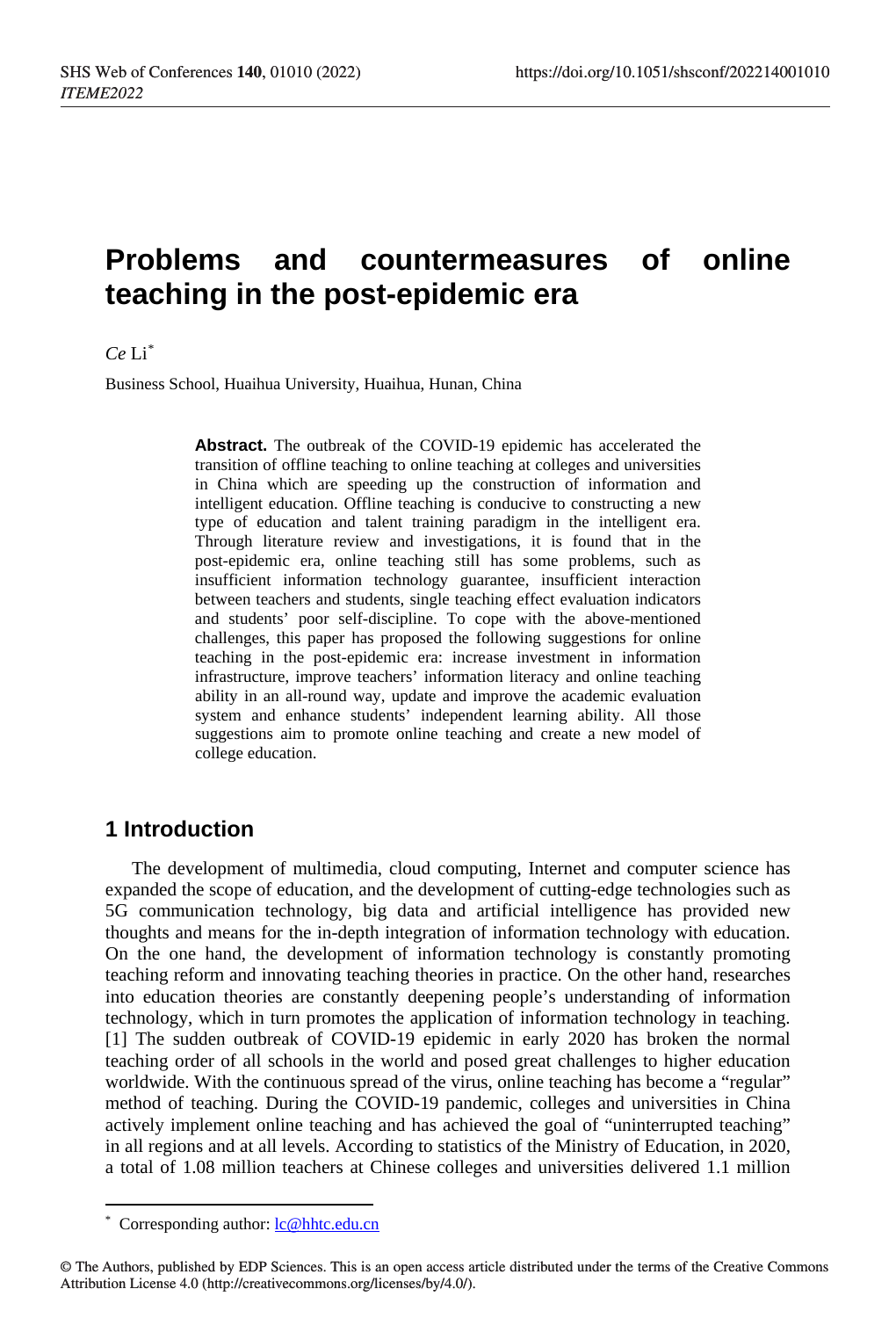courses (17.19 million classes), with a total of 3.5 billion college student participation and 91% online course rate, which was unprecedented in both scale and scope. [2] Online teaching, which is also called e-learning, is a kind of education with the help of modern information technology such as the Internet, multimedia and AI. Through network technologies, teachers and students can carry out online teaching and learning activities, and with the help of online learning resources, students can learn at anytime and anywhere. Online teaching is not restricted by time and space and is repeatable, convenient and interactive, so it is the inevitable choice for sustainable development of higher education in the context of the epidemic, and it is also an important means to solve the deficiencies of China's higher education, such as insufficient teaching resources and uneven distribution of teaching resources among regions. In the post-epidemic era, the continuous existence of the pandemic makes the importance of online teaching increasingly prominent. At present, we are still exploring such kind of teaching practice, which can help us grasp the opportunities for in-depth integration of information technology with teaching and the development of teaching reform. In view of this, this paper analyzes the problems in the current online teaching mode and proposed suggestions to improve the teaching practice in the future in a bid to provide reference for the development of online teaching mode in the post-epidemic era.

## **2 Current implementation of online teaching at Chinese universities**

Prior to the COVID-19 epidemic, Chinese scholars and education institutions had attached great importance to the exploration and study of online teaching mode, and the Ministry of Education also issued "The Guidelines for Promoting the Healthy Development of Online Teaching" in 2019. However, studies into online teaching were only limited to the academia and educational management organs then, and most of front-line teachers did not have much experience of online teaching and knew little about the methods of online teaching. The outbreak of the COVID-19 epidemic in early 2020 promoted Chinese colleges and universities to transit their teaching from "offline" to "online". Meanwhile, with the continued spread of the pandemic, teachers are also required to be proficient in online teaching mode and change their attitude towards it. In early February 2020, China's Ministry of Education issued the "Guideline on the Organization and Management of Online Teaching at Colleges and Universities during the COVID-19 Pandemic", which requires Chinese colleges and universities to actively carry out online teaching and learning so as to ensure the teaching process and quality during the pandemic, and thus realizing the goal of "uninterrupted teaching and learning". At present, online teaching at Chinese colleges and universities is mainly carried out on four kinds of platforms: the first is curriculum resource platforms such as the Chinese University MOOC platform, Treenity and XuetangX. At present, China has built a large number of first-class online courses for students at all levels. In this teaching mode, teachers should invest more energy in assisting students' learning, grasp each student's learning progress in time, and carefully organize Q&A and discussion after class. The second is the experimental platforms, such as the national virtual simulation experiment teaching comprehensive platform. These training and teaching platforms meet the needs of college teachers and students for online experiments during the epidemic, and ensure the smooth teaching of experimental courses. The third is the live broadcast platform, such as DingDing, Rain Classroom, Tencent classroom, Zoom, corporate WeChat, QQ video, etc. During the pandemic, many Chinese colleges and universities required students to attend live lectures at home. The live broadcast mode restores classroom teaching to a certain extent, but on the one hand, the live broadcast mode has high requirements for the network, equipment and other hardware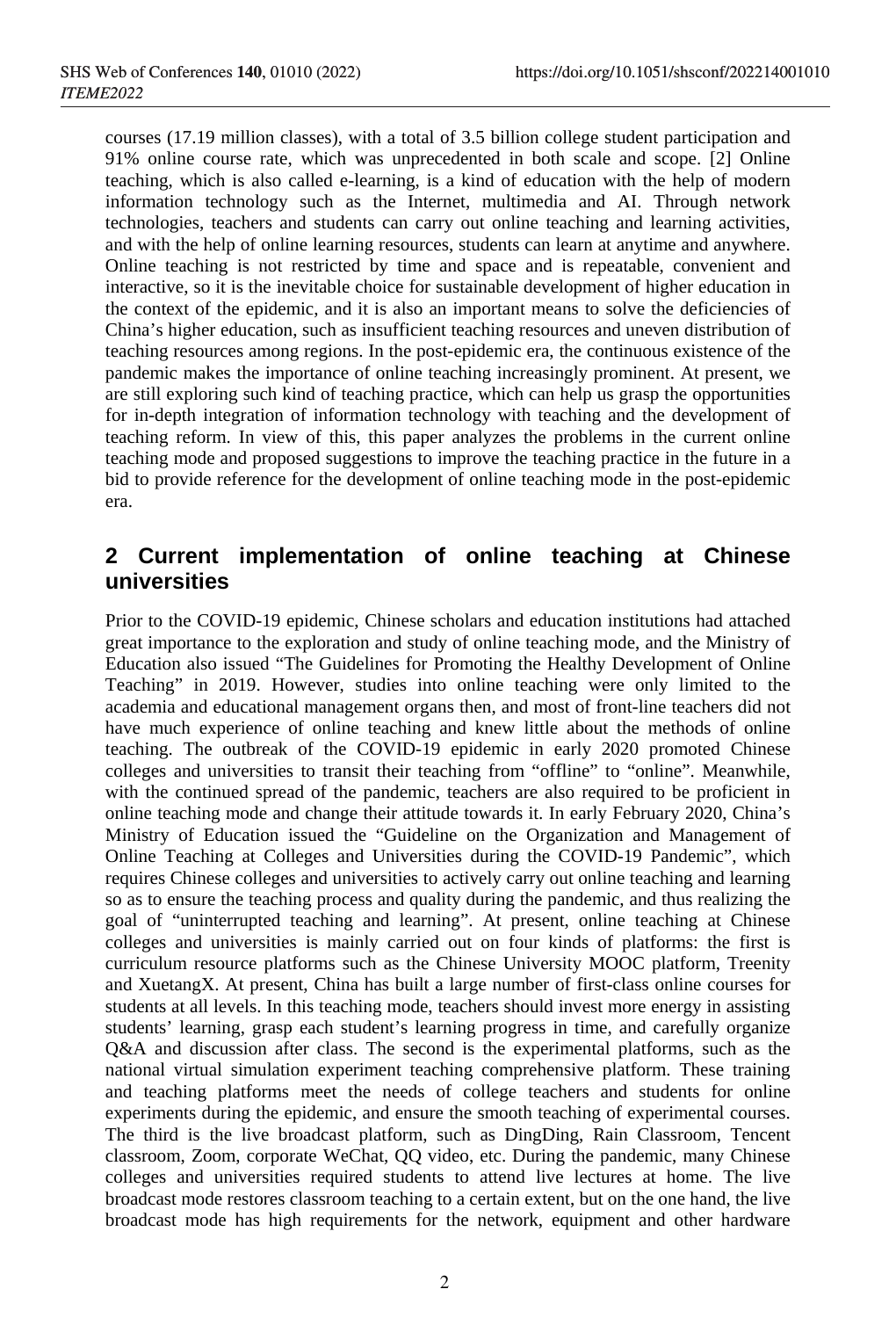conditions. On the other hand, it is difficult for teachers to timely grasp the learning attitude, learning behavior and learning effect of students in the process of live broadcast learning. The fourth is on-campus platforms, such as curriculum center platform and SPOC platform, and teaching is mainly carried out in the form of "live broadcast" and "online interactive discussion". During the epidemic, many higher education institutions in China established on-campus online teaching platforms, on which teachers prepared corresponding teaching resources according to the curriculum needs, and students conducted online learning independently with flexible pace according to the SPOC curriculum. Teachers answered questions, interacted and discussed with students and assigned homework comments through the platform. [3]

## **3 Problems with online teaching in the post-COVID-19 epidemic era**

#### **3.1 Insufficient Information Technology Guarantee**

As a teaching mode that received sudden attention, online teaching faces many challenges and the primary one is the weak technical foundation and operation level. At present, each network teaching platform cannot give full play to its role. First, the lack of hardware for the operation of the platform. Online teaching needs the support of computers, PC and other electronic devices, but due to the difference of economic development level, a considerable number of students lack terminal devices such as computers and mobile phones, especially those from remote areas and poor families. Second, the limitation of network information technology. Online teaching mainly depends on network information technology. On the one hand, due to the excessive number of online users in online teaching, which exceeds the maximum carrying capacity of the platform design, it is often stuck and difficult to log in in in the process of online teaching, so it is difficult to effectively promote and complete the teaching process. On the other hand, slow internet speed will directly reduce the effect of teaching and learning. Third, the proficiency of teachers and students is not high. On the one hand, in the face of the rapid promotion of online teaching, only a few teachers have the experience of building online courses, and most teachers are not fully prepared for online teaching. On the other hand, students do not have enough information technology ability and experience to deal with the sudden arrival of online teaching mode. All these lead to a large difference between the effect of online teaching and expectation.

#### **3.2 The lack of evaluation system that meets the requirements of online teaching**

Due to the lack of academic assessment system that meets the requirements of online teaching as well as the different teaching platforms and standards used by teachers, it is difficult to effectively supervise the behavior of learners and teachers, which poses a challenge to the comprehensive evaluation system of students and teachers. In the process of evaluation, there are more convenient forms of attendance investigation and after-school homework submission. But in fact, the attendance rate of students is still difficult to control, and the difference of students' actual learning progress may be greater than that in traditional classroom. Some students rely too much on playback, resulting in them not listening in class and untimely in learning, which affects the learning effect [4]. At the same time, online teaching will also lead to an increase in the amount of students' homework. On the one hand, due to the lack of effective real-time interaction in online classroom, teachers take homework as an important means to assess students' learning effect in order to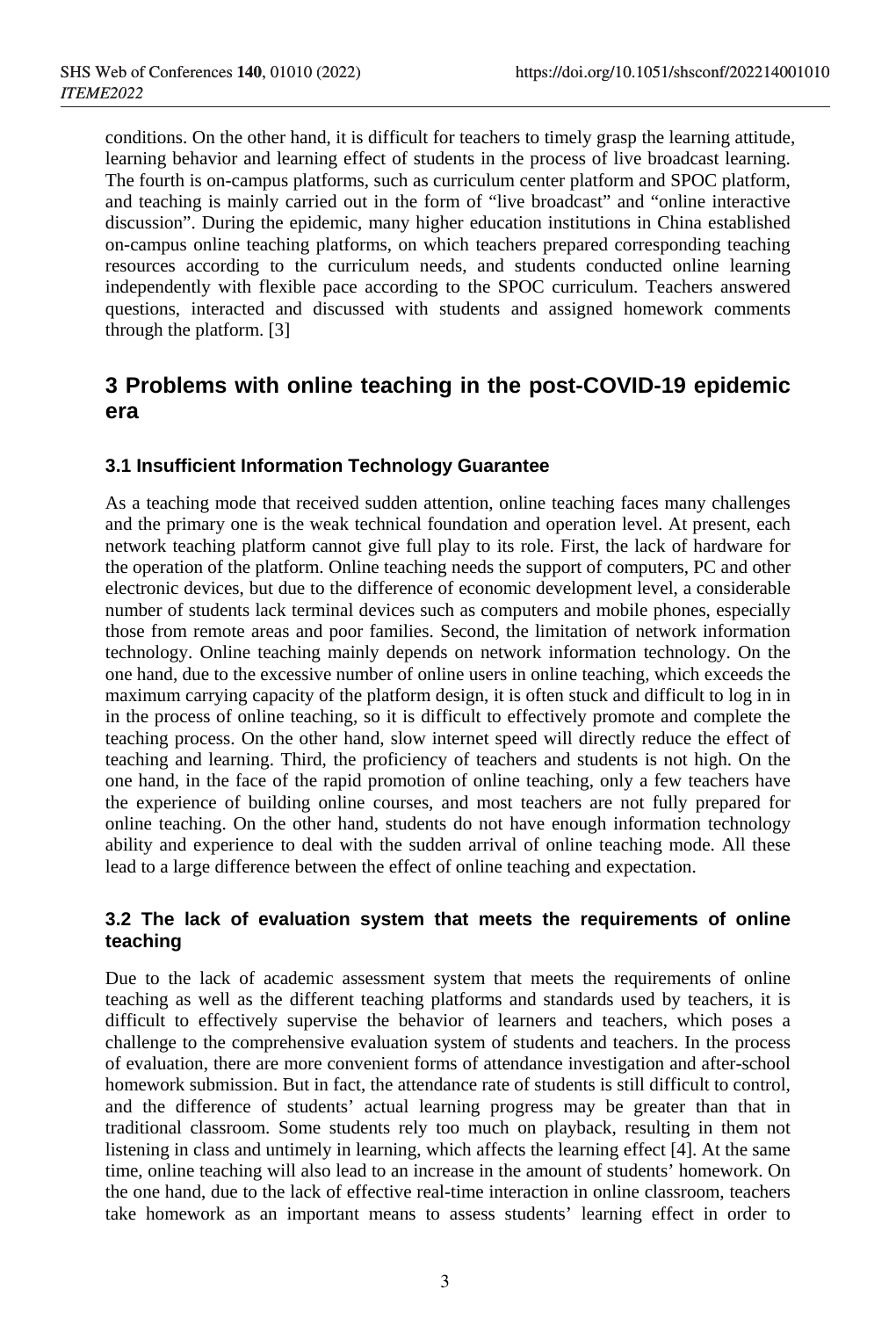understand students' knowledge mastery; on the other hand, homework is mainly in the form of group cooperation before or it takes a long time to complete homework in offline teaching. Now each student needs to complete homework independently or within a week, which makes students tired, and their ability to think independently, express, criticize, find and solve problems cannot be effectively improved. Therefore, in online teaching, there is an urgent need to optimize the evaluation indicators to assess the learning effect of students from different perspectives.

#### **3.3 Students' independent learning ability and self-discipline needs to be improved**

Students are the participants in teaching and the main body of learning. The effective practice of online teaching depends on the transformation of not only teachers' teaching attitudes and models but also students' learning attitudes and habits. Influenced by the traditional teaching mode, most students have weak independent learning ability without the habit of online learning. They would rather listen to teachers than spend more time and energy on independent learning and innovative learning. On the other hand, home and school are two different kinds of space: "home" is a specific space that makes people feel cozy and comfortable, while "school" is a space for knowledge exchange. Under the online teaching mode, most students are in the comfortable family environment. To create a learning atmosphere at home, students need to have stronger willpower. It can be seen that students' lack of independent learning ability is one of the biggest challenges faced by online learning during the epidemic.

## **4 Suggestions to online teaching in the post-COVID-19 epidemic era**

#### **4.1 Strengthen the construction of information infrastructure and teachers' training**

The promotion of online teaching requires the government to increase investment in information hardware equipment and teaching support system, actively give play to the role of the market in the information construction of higher education, and realize the effective co-construction and sharing of curriculum teaching platform, online teaching resources, educational data, management methods and evaluation means, which is helpful for students to adapt to online learning, intelligent assessment and service. Informatization driven education is the inevitable trend of school construction in the future. On the other hand, due to the needs of online teaching, teachers should have the ability to understand and skillfully use educational technologies and tools. Colleges and universities should strengthen information training for teachers, improve teachers' understanding of information-based teaching, let teachers fully understand the convenience and effectiveness of information-based teaching, and break through the thinking set of traditional teaching; Secondly, it is necessary to provide opportunities and platforms for teachers to share information-based teaching technology, help teachers who are not familiar with online teaching master basic online teaching technology, and improve their informatization abilities.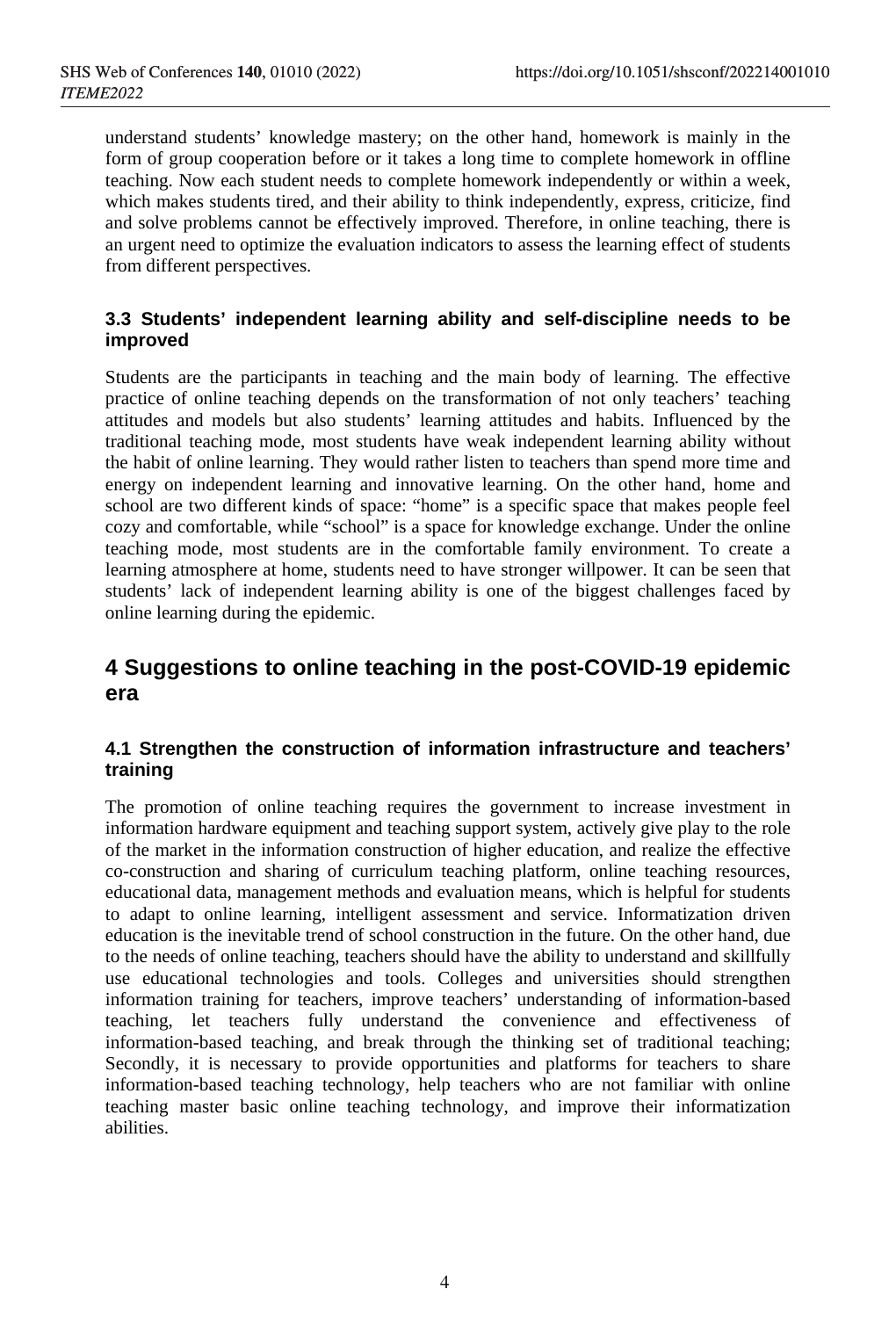#### **4.2 Construct a multi-level and open teaching evaluation system**

In online teaching mode, different students have different learning contents, methods and procedures, so in teaching evaluation, more attention should be paid to assessing students' performance at different stages of a course and from different perspectives, such as what students can complete (not limited to papers or end-term exams) and what problems they can solve in practice. Teachers should also compare students' learning status at different stage and pay more attention to their personality difference. In online teaching mode, teachers can segment students into more detailed categories, and carry out teaching accordingly. They can formulate different evaluation systems according to different students. Compared with traditional offline teaching, online teaching emphasizes independent learning and group cooperation. Therefore, in the evaluation of online learning, more emphasis should be placed on students' self-evaluation and peer-evaluation, and evaluation should be more comprehensive, open and differentiated among different learners.

#### **4.3 Pay more attention to cultivating students' independent learning ability**

Online teaching provides convenience for students' learning, but this kind of teaching has higher requirements for students' independent learning ability and self-discipline. The difference in students' independent learning ability directly leads to the difference of learning effect, which has been amplified through online teaching. The cultivation of innovative talents is based on the ability to actively acquire and discover knowledge. Colleges and universities must pay attention to the cultivation of students' independent learning ability by setting up relevant courses to guide students' independent learning, help students find their life directions and plan learning. Also, teachers need to teach and share ways of independent learning, strengthen students' ability to monitor learning independently and motivate themselves, and consciously improve students' independent learning ability.

## **5 Conclusion**

Online teaching, which integrates the "Internet  $+$ " and "intelligence  $+$ " technology, has already become an important development direction of higher education in home China and abroad. Online teaching is not the simple copy of offline teaching but the expansion and change of the teaching environment, and it lays a foundation for mixed teaching. Vigorously developing online teaching can promote institutions of higher education to share educational resources and realize more inclusive and high-quality education. Colleges and universities should actively improve the online teaching mode and lead the digital transformation of higher education with a more inclusive attitude.

## **References**

- 1. Xue Chenglong, Guo Yingxia, Reflections and Recommendations on the Reform of Online Teaching Reform in Universities, JOURNAL OF EAST CHINA NORMAL UNIVERSITY,2020,7:65-74.
- 2. The Ministry of Education issued the "National Undergraduate Education and Teaching Quality Report (2020)" - Government Portal of the Ministry of Education of the People's Republic of China http://www.moe.gov.cn/jyb\_xwfb/gzdt\_gzdt/s5987/202112/t20211217\_588017 .html